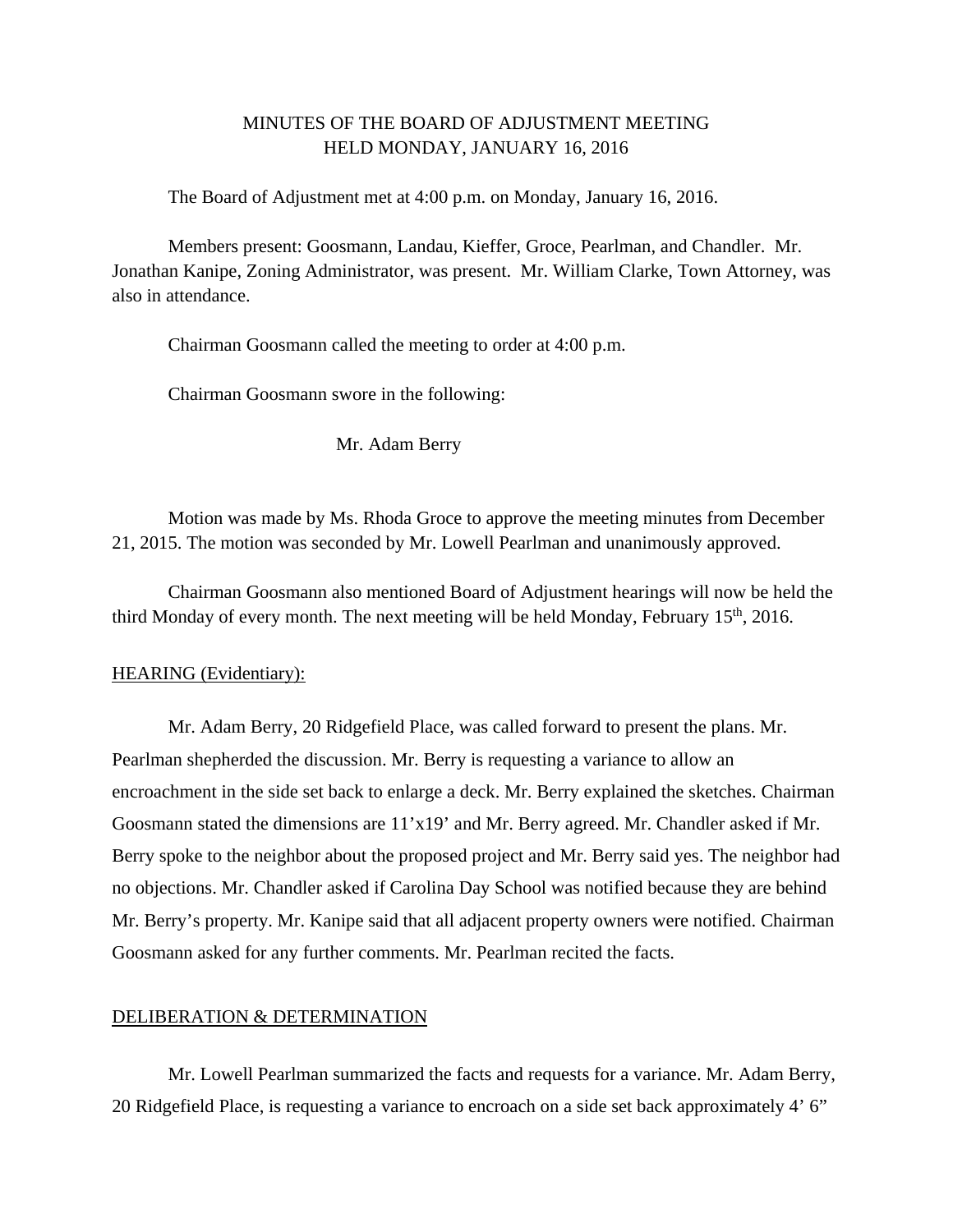and build an additional deck which would structurally match what is on the house now. There have been no objections by any of the neighbors. Chairman Goosmann said the reason for the encroachment is because the house is already in the setback. Mr. Berry agreed.

 Mr. Pearlman asked Mr. Berry what the hardship is in order to get the variance. Mr. Pearlman asked Mr. Berry if the hardship is to put the deck in alignment with what is in existence now. Mr. Berry agreed. The problem was already inherited this way when Mr. Berry bought the house.

 Mrs. Kieffer asked about the three trees that need to be taken down. Mr. Berry said some small trees under the proposed deck area will be taken down. Mr. Berry also plans to remove the shed under the deck eventually. Chairman Goosmann asked Mr. Berry if he would agree to buffer the area if there were any complaints about the work being done. Mr. Berry agreed.

Chairman Goosmann asked for a motion. Mrs. Rhoda Groce made a motion to approve the variance as requested to Adam Berry of 20 Ridgefield Place to construct an extension of the existing deck within the side yard setback. The variance request is to allow the deck to be constructed within the setback by 4' 6" and in line with the already constructed home, and that the facts and findings recited by Lowell Pearlman and his summation be accepted as findings of fact to support the grant. The Board has inspected the site and no neighboring property owner has objected.

 Further, Mrs. Groce moved that the Board find that granting this variance, further based upon the foregoing findings of fact, satisfied the applicable Sections of 1005.04 and paragraphs one through four, and would not be contrary to the public interest where, owing to special conditions, a literal enforcement of the provisions of this ordinance would, in this case, result in a practical difficulty or unnecessary hardship. She further moved the Board to find that the spirit of the ordinance would be observed, public safety and welfare secured and substantial justice done. The applicant has been informed that he/she is to report to the Zoning Administrator within seven (7) days of completion of the project in order that the Zoning Administrator can determine that the project has been completed in accordance with plans submitted to the Town.